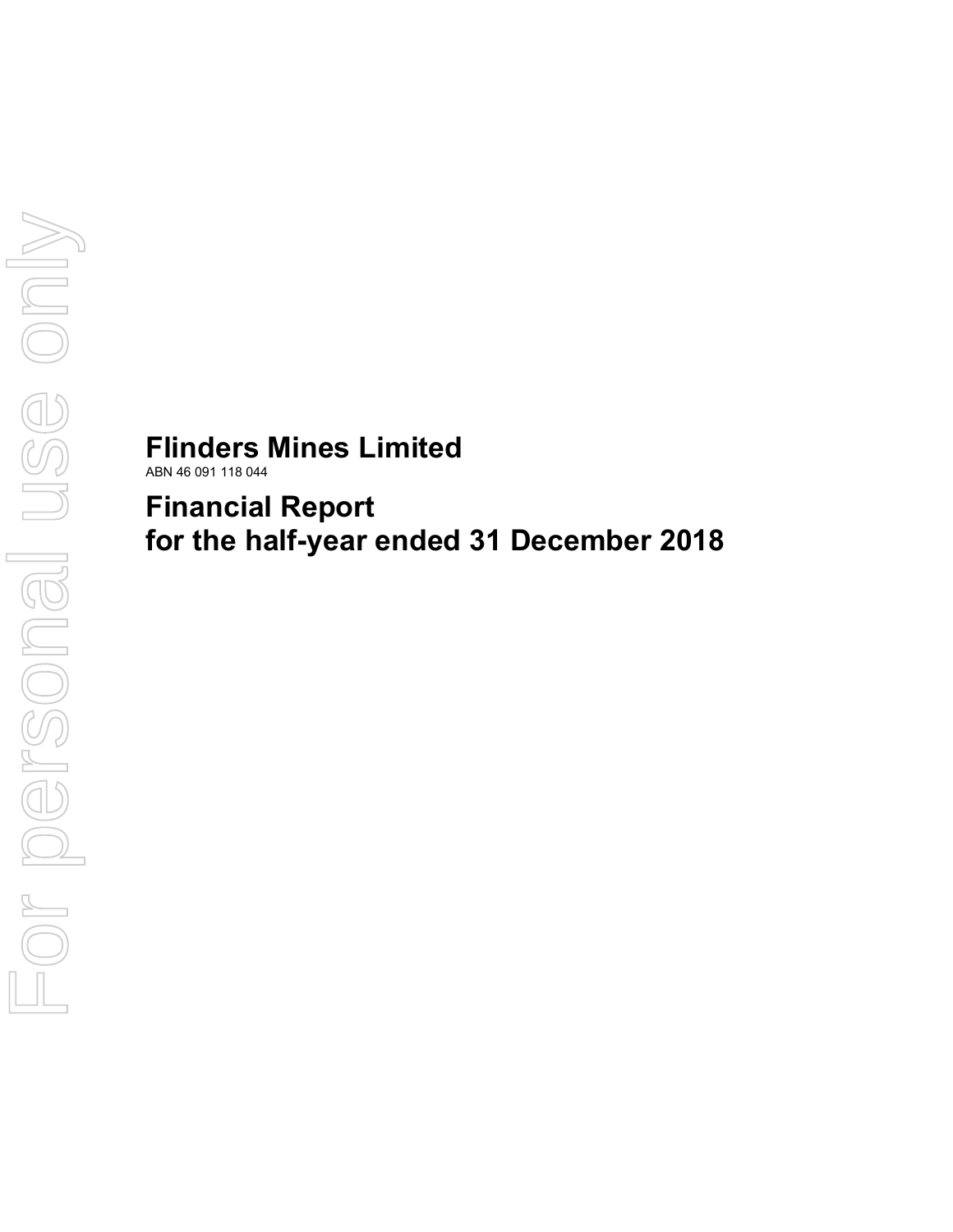# **Flinders Mines Limited Half-Year Report 31 December 2018**

# **Contents Page**

| Corporate Directory                         | 3  |
|---------------------------------------------|----|
| Directors' Report                           | 4  |
| Auditors Independence Report                | 6  |
| <b>Financial Statements</b>                 |    |
| Directors' Declaration                      | 15 |
| Independent Auditor's Report to the Members | 16 |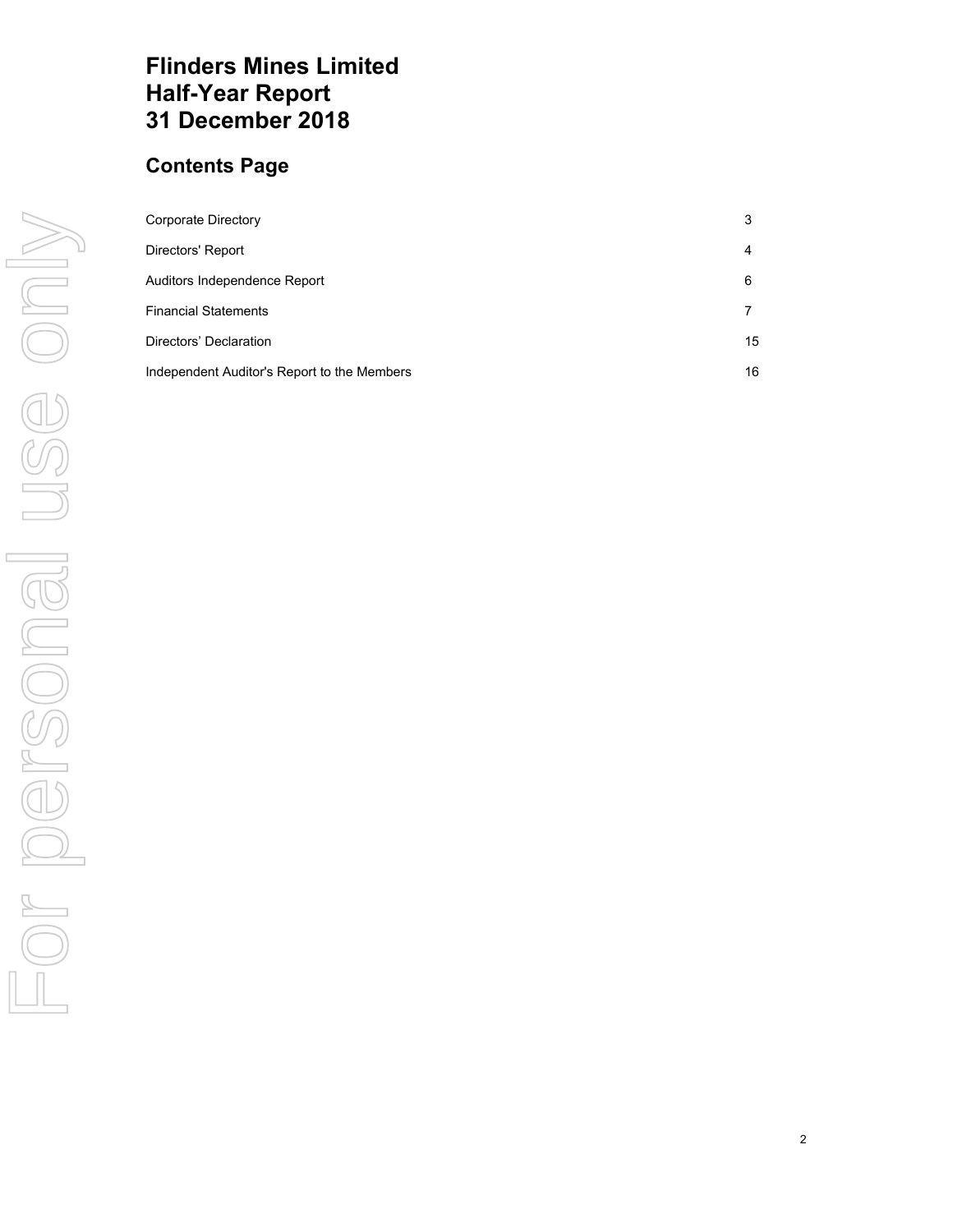# **Corporate Directory**

### **Board of Directors**

| Neil Warburton | Independent Non-Executive Chairman |
|----------------|------------------------------------|
| David McAdam   | <b>Executive Director</b>          |
| Michael Wolley | Non-Executive Director             |
| Evan Davies    | Non-Executive Director             |
| Shannon Coates | Independent Non-Executive Director |

#### **Company Secretary**

Sarah Wilson

#### **Registered Office**

45 Ventnor Avenue West Perth WA 6005 Telephone: 08 9389 4483 Email: info@flindersmines.com Website: www.flindersmines.com

#### **Share Registry**

Computershare Investor Services Pty Ltd Level 11, 172 St Georges Terrace Perth WA 6000 Telephone: 08 9323 2000 Website: www.computershare.com.au

#### **Auditors**

KPMG 235 St Georges Terrace Perth WA 6000

#### **Securities Exchange Listing**

Shares in Flinders Mines Limited are quoted on the Australian Securities Exchange under trading code FMS.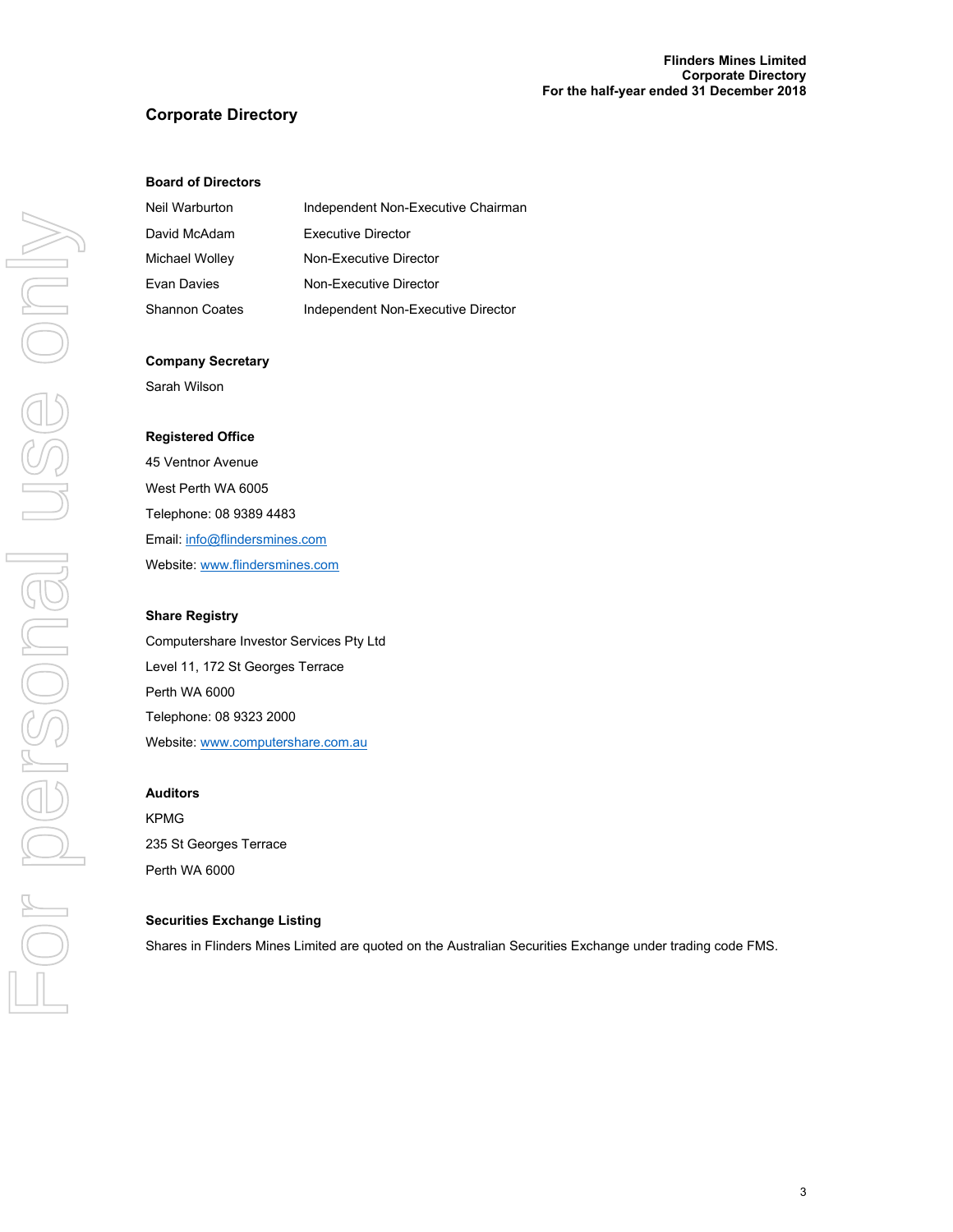# **Directors' Report**

Your Directors present their report on the Consolidated Entity comprising Flinders Mines Limited (the "Company" or "Flinders") and its controlled entities ("the Group") for the half-year ended 31 December 2018.

#### **Directors**

The following persons held office as Directors of Flinders Mines Limited from the start of the financial year to the date of this report, unless otherwise stated.

| Neil Warburton        | Independent Non-Executive Chairman |
|-----------------------|------------------------------------|
| David McAdam          | <b>Executive Director</b>          |
| Michael Wolley        | Non-Executive Director             |
| Evan Davies           | Non-Executive Director             |
| <b>Shannon Coates</b> | Independent Non-Executive Director |

#### **Company Secretary**

Sarah Wilson was appointed as Company Secretary on 20 November 2018 replacing Shannon Coates.

#### **Operating Results and Financial Position**

The net loss after income tax for the half-year was \$3.409m (2017: \$0.967m).

#### **Review of Operations**

#### *Corporate*

#### *Intention to De-list from the ASX*

Following a strategic review conducted by the Company with the assistance of an independent corporate advisory firm and as announced on 13 December 2018, the Company applied to the ASX for the removal of the Company from the official list of the ASX under ASX Listing Rule 17.11.

The ASX formally resolved to remove the Company from the official list on 24 December 2018 subject to, among other things, shareholder approval by ordinary resolution. A Notice of Extraordinary General Meeting and Proxy Form was dispatched to Shareholders on 21 December 2018, with the Extraordinary General Meeting ("EGM") scheduled for 22 January 2019.

Refer to the Company's announcements made on the ASX entitled "Flinders announces intention to de-list from ASX" on 13 December 2018, "De-listing Clarification" on 14 December 2018 and "ASX Approval to De-List" on 24 December 2018.

Subsequent to year end, applications were made to the Takeovers Panel ("Panel") and on 20 February 2019, the Company released to the ASX the conclusion of the Panel proceedings. The Company and its major shareholder, TIO (NZ) Limited, agreed to a set of undertakings in order to proceed with the proposed delisting, subject to formal ASX approval ("Revised Delisting"). The EGM scheduled for 22 January 2019, has also been cancelled as a result of undertakings given by the Company.

The Group continues to progress delisting from the ASX and believes that the delisting is in the best interest of all shareholders at this time, due to lack of capital support from public markets, low levels of trading liquidity of Company shares, concentrated shareholdings, greater potential access to future funding alternatives as an unlisted company and the Group's material future capital requirements and costs associated with maintaining the ASX listing.

In the event the delisting does not proceed, the Directors are of the view that securing additional significant funding will be significantly more difficult. While the Directors are of the view that funding will be able to be secured to meet its minimum operating expenditure and exploration commitments, securing funding for any prospective development of PIOP would be materially challenged.

#### *Capital raising and Debt Repayment*

In August 2018, the Company completed a rights issue raising \$8.275m (before costs) by issuing 118,218,635 fully paid ordinary shares at \$0.07 per share. These proceeds have been used to repay the PIO Mines Pty Ltd loan facility in entirety, \$5.131m including accrued interest.

#### *Going Concern*

The Independent Auditor's Report contains an emphasis of matter paragraph in relation to going concern. Refer to Note 2(e) of the Financial Statements.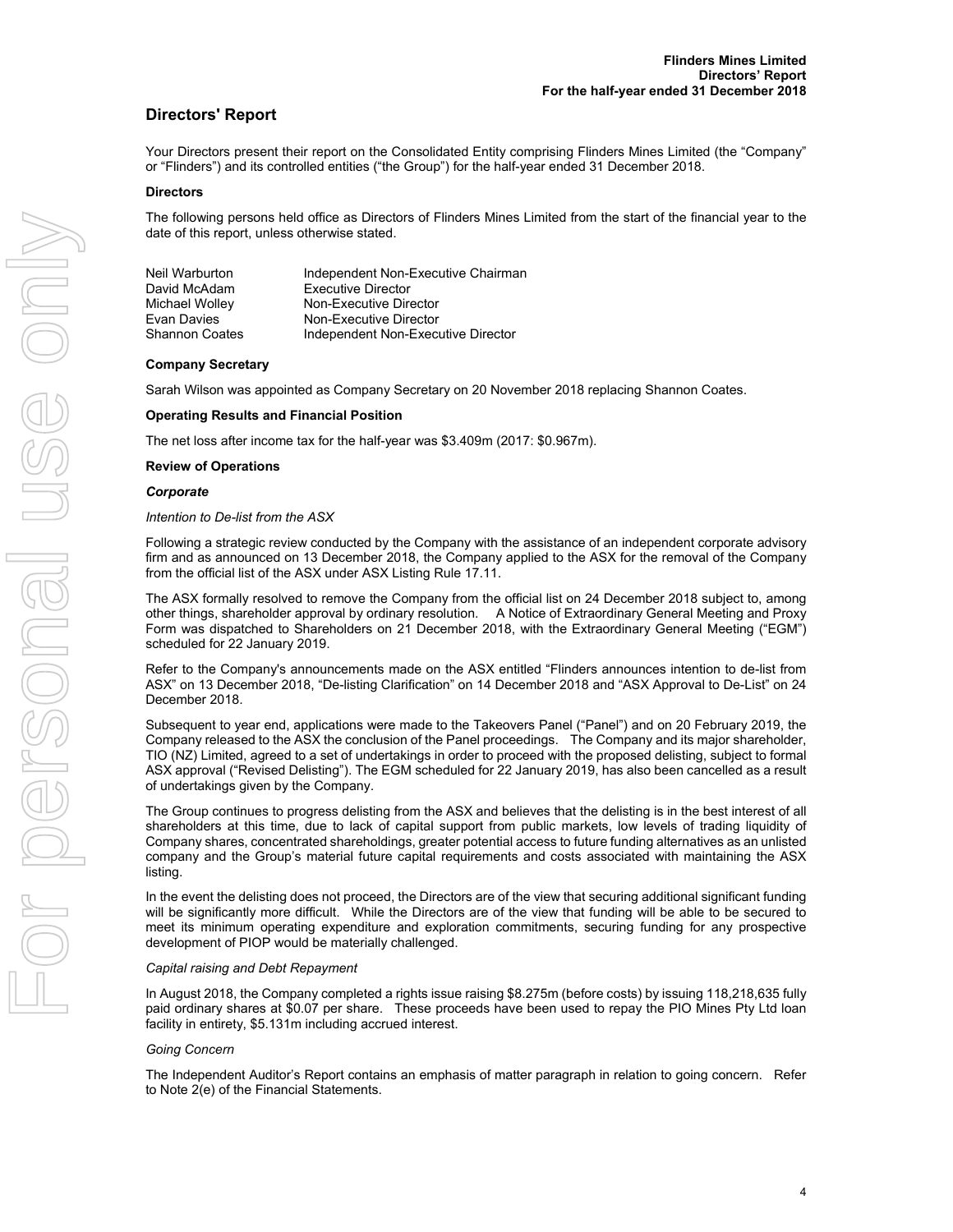#### *Pilbara Iron Ore Project, Western Australia*

The Company continued with the analysis of results of the asset maturation works. The market discounts and penalties associated with lower than 62% Fe product and high alumina and silica impurities appear to be of a structural nature throughout the period. Subsequent events associated with the recent shift in global iron ore supply dynamics have resulted in a reduction of this discount and penalties in the short to medium term but such shifts are considered unlikely to affect the long term viability of the PIOP. It is the view of the Company that such discounts and penalties could have a material effect on the pricing of the probable PIOP Fe product. Due to this concern, the Company has started preliminary work on options to upgrade the potential PIOP product Fe grade and to add to the existing JORC resources available for mining. This work and its progress will be subject to the availability of funding in CY 2019 and beyond.

#### *Canegrass, Western Australia*

The Company engaged CSA Global Pty Ltd to design and execute an exploration work programme at the Canegrass Project and update the Mineral Resource in accordance with JORC Code 2012 Edition.

Activities targeted both extensions to the Vanadium Inferred Mineral Resource and potential gold mineralisation at the Honeypot prospect. Refer to the "Canegrass Project Exploration Update" announcement made on the ASX on 22 January 2019.

#### **Events Subsequent to the End of the Reporting Period**

In January 2019, applications were made to the Takeovers Panel ("Panel") and on 20 February 2019, the Company released to the ASX the conclusion of the Panel proceedings. The Company and its major shareholder, TIO (NZ) Limited, agreed to a set of undertakings in order to proceed with the proposed delisting, subject to formal ASX approval ("Revised Delisting"). The EGM scheduled for 22 January 2019, was cancelled as a result of the undertakings given by the Company.

On 13 March 2019, the Company announced it had received notices under section 249D of the Corporations Act 2001 (Cth) requesting that the Company convene a general meeting of shareholders to consider the following resolutions:

- Removal of Messrs Neil Warburton, Michael Wolley and Evan Davies as Directors;
- Removal of any Director appointed from 9 March 2019 to the date of the general meeting; and
- Appointment of Mr Brendan Dunstan as a Director.

The Company is considering the s249D Notices and will take appropriate action in relation to them.

On 15 March 2019, the Company announced that it had executed a Variation to the Loan Agreement previously announced on 20 February 2019, with a subsidiary of its major shareholder, TIO (NZ) Limited. The significant terms of this loan are as follows:

- Unsecured loan amount of up to \$32.9m, with use of proceeds being to fund a proposed Buy-Back at \$0.075/ share (up to \$25.3m), plus working capital (\$3.0m) and potential Company tax associated with the Buy-Back (up to \$4.6m);
- Capitalised interest at a rate of BBSW plus a 2% margin; and
- Term: 30 June 2022.

#### **Rounding**

The amounts contained in the financial report have been rounded to the nearest \$1,000 (unless otherwise stated) pursuant to the option available to the Company under ASIC Instrument 2016/191. The Company is an entity to which this class order applies.

#### **Auditor's independence declaration**

A copy of the auditor's independence declaration as required under section 307C of the *Corporations Act 2001* is set out on the following page.

This report is made in accordance with a resolution of Directors.

Johan

David McAdam Executive Director

Perth, Western Australia 15 March 2019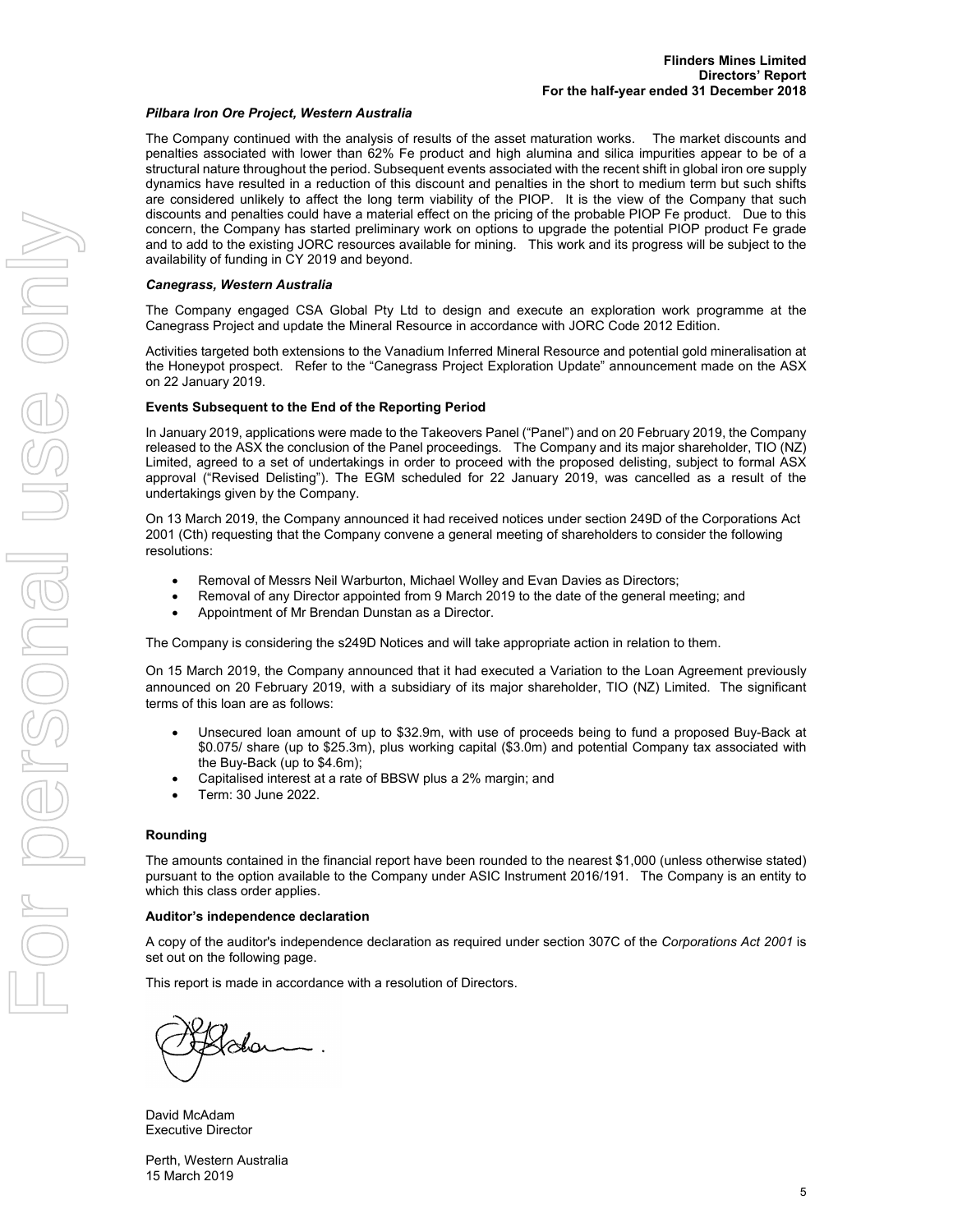

# Lead Auditor's Independence Declaration under Section 307C of the Corporations Act 2001

# To the Directors of Flinders Mines Limited

I declare that, to the best of my knowledge and belief, in relation to the review of Flinders Mines Limited for the half-year ended 31 December 2018 there have been:

- i. no contraventions of the auditor independence requirements as set out in the Corporations Act 2001 in relation to the review; and
- ii. no contraventions of any applicable code of professional conduct in relation to the review.

 $KPM(r)$ 

KPMG R Gambitta Partner Perth 15 March 2019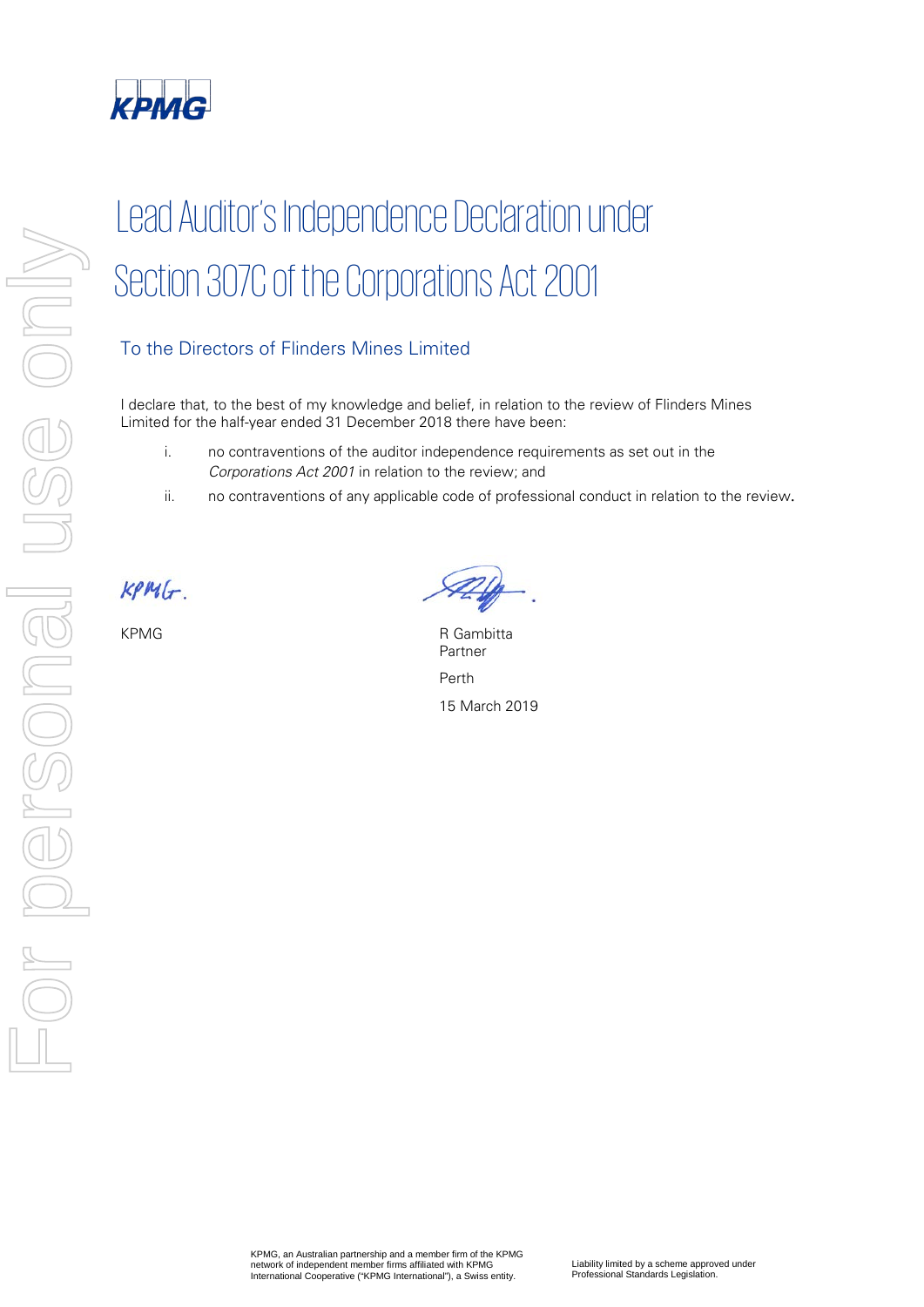#### **Flinders Mines Limited Consolidated Statement of Profit or Loss and Other Comprehensive Income For the half-year ended 31 December 2018**

|                                                                                  | <b>Notes</b> | 31 Dec 18<br>\$'000 | 31 Dec 17<br>\$'000 |
|----------------------------------------------------------------------------------|--------------|---------------------|---------------------|
| Revenue from continuing operations                                               |              |                     |                     |
| Finance income                                                                   |              | 36                  | 65                  |
| Other income                                                                     |              | 5                   | 35                  |
| Administrative expenses                                                          | 4            | (3, 416)            | (957)               |
| Other expenses                                                                   |              | (13)                | (92)                |
| Finance costs                                                                    |              | (21)                | (18)                |
| Loss before income tax                                                           |              | (3,409)             | (967)               |
| Income tax (expense)/benefit                                                     |              |                     |                     |
| Loss for the period                                                              |              | (3, 409)            | (967)               |
| Items that may be reclassified to profit or loss:                                |              |                     |                     |
| Other comprehensive income                                                       |              |                     |                     |
| Other comprehensive loss for the period<br>attributable to owners of the Company |              | (3,409)             | (967)               |
| Loss per share attributable to ordinary<br>equity holders:                       |              | Cents               | Cents               |
| Basic and diluted loss per share                                                 |              | (0.099)             | (0.031)             |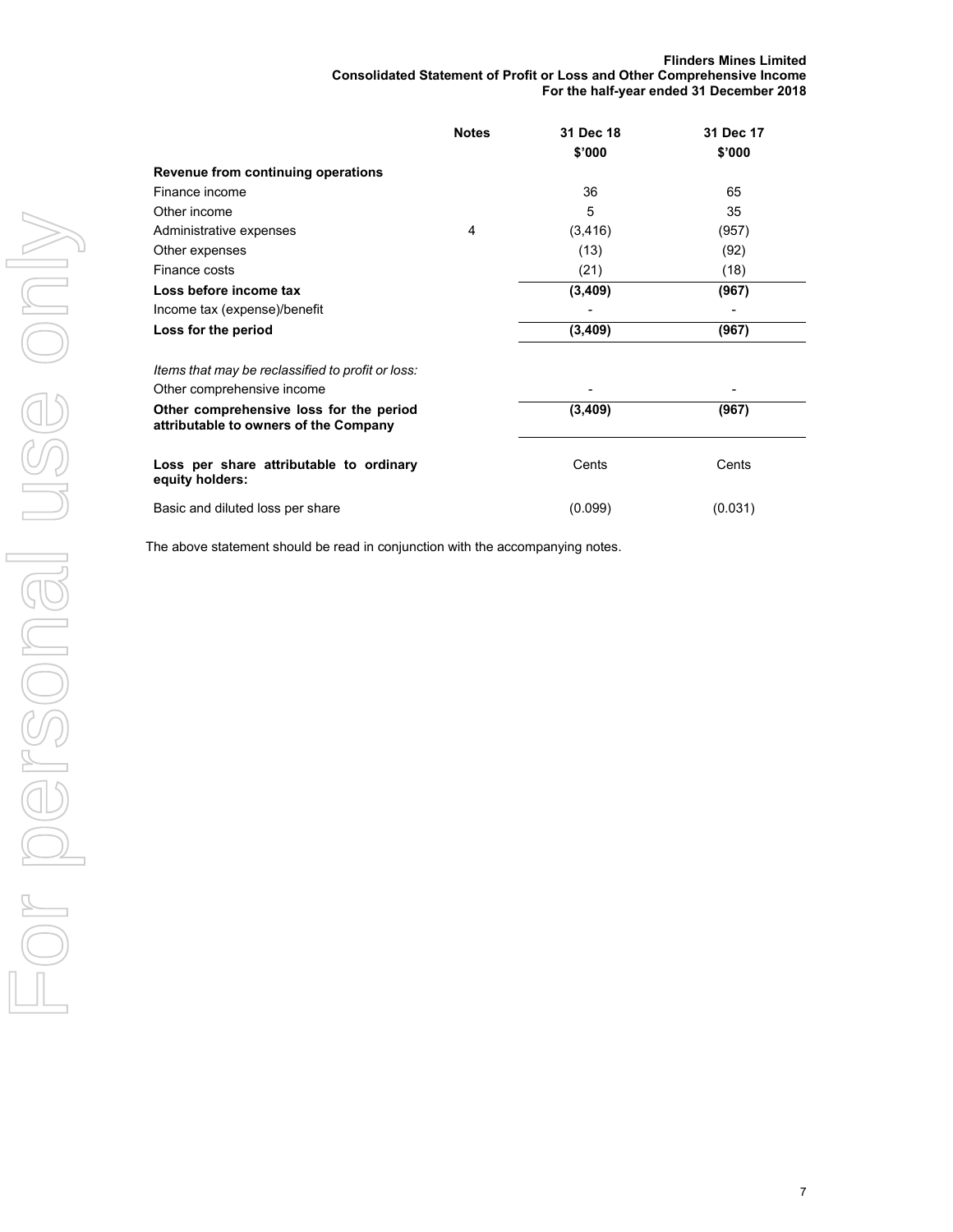|                                  | <b>Notes</b> | 31 Dec 18      | 30 Jun 18 |
|----------------------------------|--------------|----------------|-----------|
|                                  |              | \$'000         | \$'000    |
| <b>Current assets</b>            |              |                |           |
| Cash and cash equivalents        |              | 2,819          | 3,301     |
| Trade and other receivables      |              | 60             | 84        |
| Other current assets             |              | 645            | 468       |
| <b>Total current assets</b>      |              | 3,524          | 3,853     |
| <b>Non-current assets</b>        |              |                |           |
| Exploration and evaluation       |              | 60,294         | 58,461    |
| Plant and equipment              |              | $\overline{c}$ | 4         |
| <b>Total non-current assets</b>  |              | 60,296         | 58,465    |
| <b>Total assets</b>              |              | 63,820         | 62,318    |
| <b>Current liabilities</b>       |              |                |           |
| Trade and other payables         |              | 2,155          | 436       |
| Loans and borrowings             | 5            |                | 5,000     |
| <b>Total current liabilities</b> |              | 2,155          | 5,436     |
| <b>Total liabilities</b>         |              | 2,155          | 5,436     |
| <b>Net assets</b>                |              | 61,665         | 56,882    |
| <b>Equity</b>                    |              |                |           |
| Contributed equity               | 6            | 147,051        | 138,859   |
| <b>Accumulated losses</b>        |              | (85, 386)      | (81, 977) |
| <b>Total equity</b>              |              | 61,665         | 56,882    |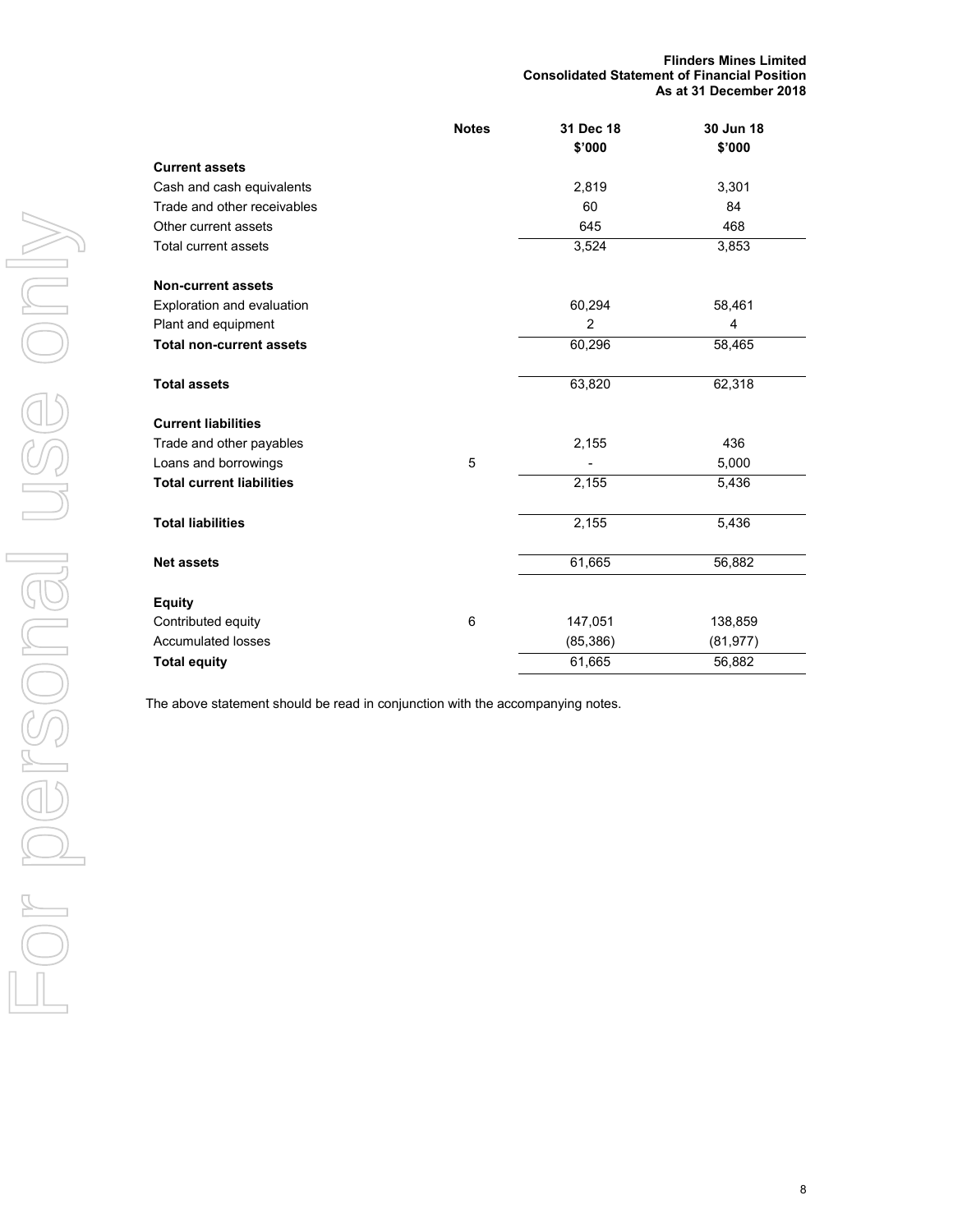|                                                          | <b>Contributed</b><br>equity | <b>Accumulated</b><br>losses | <b>Total equity</b> |
|----------------------------------------------------------|------------------------------|------------------------------|---------------------|
|                                                          | \$'000                       | \$'000                       | \$'000              |
| Balance at 1 Jul 17                                      | 138,859                      | (80, 167)                    | 58,692              |
| Loss for the period                                      |                              | (967)                        | (967)               |
| Total comprehensive loss for the period                  |                              | (967)                        | (967)               |
| Transactions with owners in their capacity<br>as owners: |                              |                              |                     |
| Contributions of equity, net of costs and tax            | (16)                         |                              |                     |
| Balance as at 31 Dec 17                                  | 138,843                      | (81, 134)                    | 57,709              |
| Balance at 1 Jul 18                                      | 138,859                      | (81, 977)                    | 56,882              |
| Loss for the period                                      |                              | (3,409)                      | (3,409)             |
| Total comprehensive loss for the period                  |                              | (3,409)                      | (3,409)             |
| Transactions with owners in their capacity<br>as owners: |                              |                              |                     |
| Contributions of equity, net of costs and tax            | 8,192                        |                              | 8,192               |
| Balance as at 31 Dec 18                                  | 147,051                      | (85, 386)                    | 61,665              |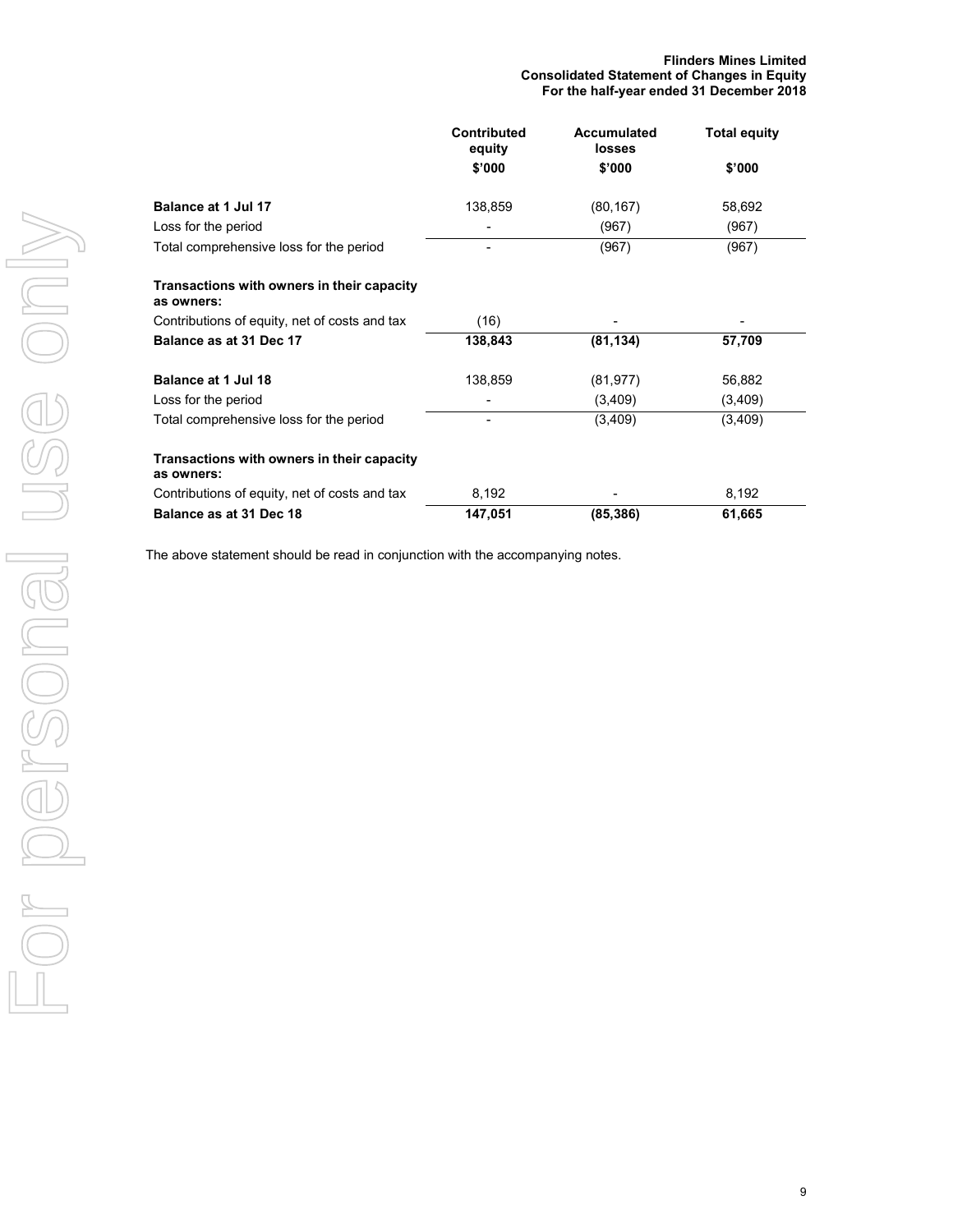|                                                              | <b>Notes</b> | 31 Dec 18 | 31 Dec 17 |
|--------------------------------------------------------------|--------------|-----------|-----------|
|                                                              |              | \$'000    | \$'000    |
| Cash flows from operating activities                         |              |           |           |
| Payments to suppliers and employees                          |              | (1,664)   | (891)     |
| Interest expense                                             |              | (131)     |           |
| Interest received                                            |              | 36        | 65        |
| Net cash outflow from operating activities                   |              | (1,759)   | (826)     |
| Cash flows from investing activities                         |              |           |           |
| Proceeds from sale of available-for-sale<br>financial assets |              |           | 73        |
| Payments for exploration activities                          |              | (1,953)   | (7,678)   |
| Net cash outflow from investing activities                   |              | (1,953)   | (7,605)   |
| Cash flows from financing activities                         |              |           |           |
| Proceeds from issues of shares                               |              | 8,275     |           |
| <b>Transaction costs</b>                                     |              | (45)      | (16)      |
| Proceeds from borrowings                                     |              |           | 3,000     |
| Repayment of borrowings                                      |              | (5,000)   |           |
| Net cash inflow from financing activities                    |              | 3,230     | 2,984     |
| Net (decrease)/increase in cash and cash<br>equivalents      |              | (482)     | (5, 447)  |
| Cash and cash equivalents at the beginning<br>of the year    |              | 3,301     | 10,067    |
| Cash and cash equivalents at the end of<br>the year          |              | 2,819     | 4,620     |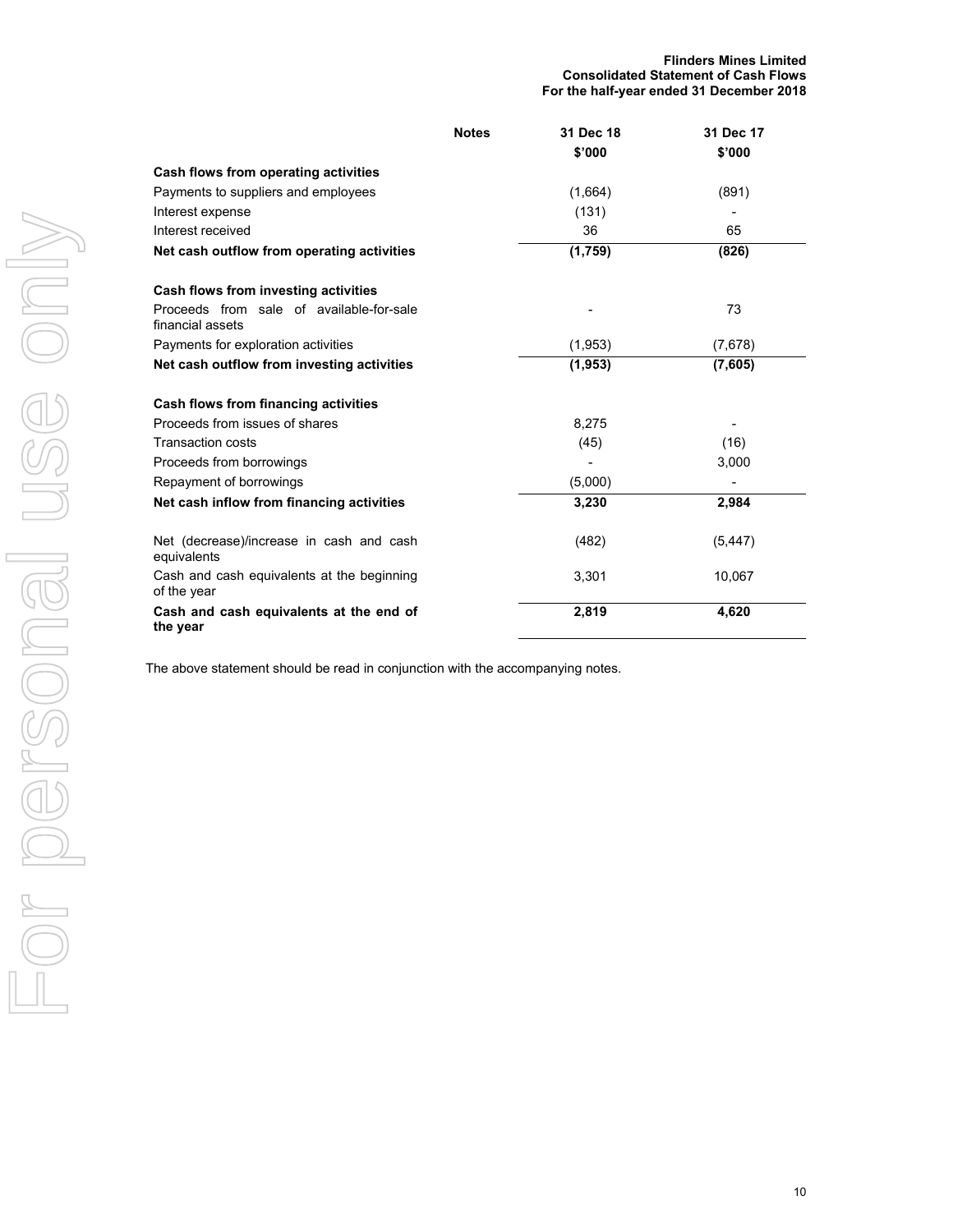#### **1 Corporate information**

The consolidated financial report of Flinders Mines Limited and its subsidiaries (together referred to as the "the "Group") for the half-year ended 31 December 2018 was authorised for issue in accordance with a resolution of the Directors on 15 March 2019.

The Board of Directors has the power to amend the consolidated financial statements after issue.

Flinders Mines Limited (the "Company" or "Flinders") is a for-profit company limited by shares whose shares are publicly traded on the Australian Securities Exchange. The Company and its subsidiaries were incorporated and domiciled in Australia. The registered office and principal place of business of the Company is 45 Ventnor Avenue, West Perth, WA 6005.

The amounts contained in the financial report have been rounded to the nearest \$1,000 (unless otherwise stated) pursuant to the option available to the Company under ASIC Instrument 2016/191. The Company is an entity to which this Class Order applies.

#### **2 Summary of significant accounting policies**

#### **a) Basis of preparation**

These condensed consolidated interim financial statements are a general purpose financial report which has been prepared in accordance with AASB 134 Interim Financial Reporting and the *Corporations Act 2001*. They do not include all of the information required for full annual financial statements, and should be read in conjunction with the consolidated financial statements of the Consolidated Entity as at and for the year ended 30 June 2018.

#### **b) Comparatives**

When required by Australian Accounting Standards, comparative figures have been adjusted to confirm to changes in presentation for the current half-year ended 31 December 2018.

#### **c) Adoption of new and revised Accounting Standards**

The accounting policies adopted in preparation of the consolidated financial statements are consistent with those followed in the preparation of the Group's annual financial statements for the year ended 30 June 2018, except for the adoption of new standards and interpretations below.

#### **d) Changes in Accounting Policy**

All relevant new and amended Accounting Standards and Interpretations which became applicable on 1 July 2018 and have been adopted by the Group. These included:

- AASB 9 Financial Instruments;
- AASB 15 Revenue from Contracts with Customers; and
- AASB 2016-5 Amendments to Australian Accounting Standards Clarification and Measurement of Share-based Payment Transactions

The adoption of these amendments did not have any impact on the current period or any prior period and is not likely to affect future periods.

There are no other standards that are not yet effective and that would be expected to have a material impact on the entity in the current or future reporting periods and on foreseeable future transactions.

#### **e) Going Concern**

The Group continues to progress delisting from the ASX and intends to access future funding alternatives as an unlisted company to meet the Group's material future capital requirements.

A twelve-month cash flow forecast shows that the Group will need to raise additional funds to meet its minimum operating expenditure and exploration commitments.

The Group currently has a working capital surplus of \$1.369m and incurred a net loss for the half year to 31 December 2018 of \$3.409m, with net operating cash outflows of \$1.759m.

As announced to the ASX on 15 March 2019, the Group has negotiated an unsecured loan agreement with a subsidiary of its major shareholder, (TIO (NZ) Limited), of up to \$32.9m, with the proceeds being to fund a planned proposed share buy-back (of up to \$25.3m) working capital of \$3m and potential tax expense of the Group associated with the Buy-Back of up to \$4.6m. The terms of this loan include, loan period to 30 June 2022 with capitalised interest of BBSW plus a 2% margin.

Notwithstanding this loan, the Group will need to raise additional funds in the next 12 months. The Directors are of the view that funding will be able to be secured to meet going concern obligations. At this stage, these additional funding requirements have not been arranged. If additional funds cannot be secured, there exists a material uncertainty that the Company will continue as a going concern.

If the Company is unable to continue as a going concern, it may be required to realise its assets and/or settle its liabilities other than in the ordinary course of business and at amounts different from those stated in this financial report.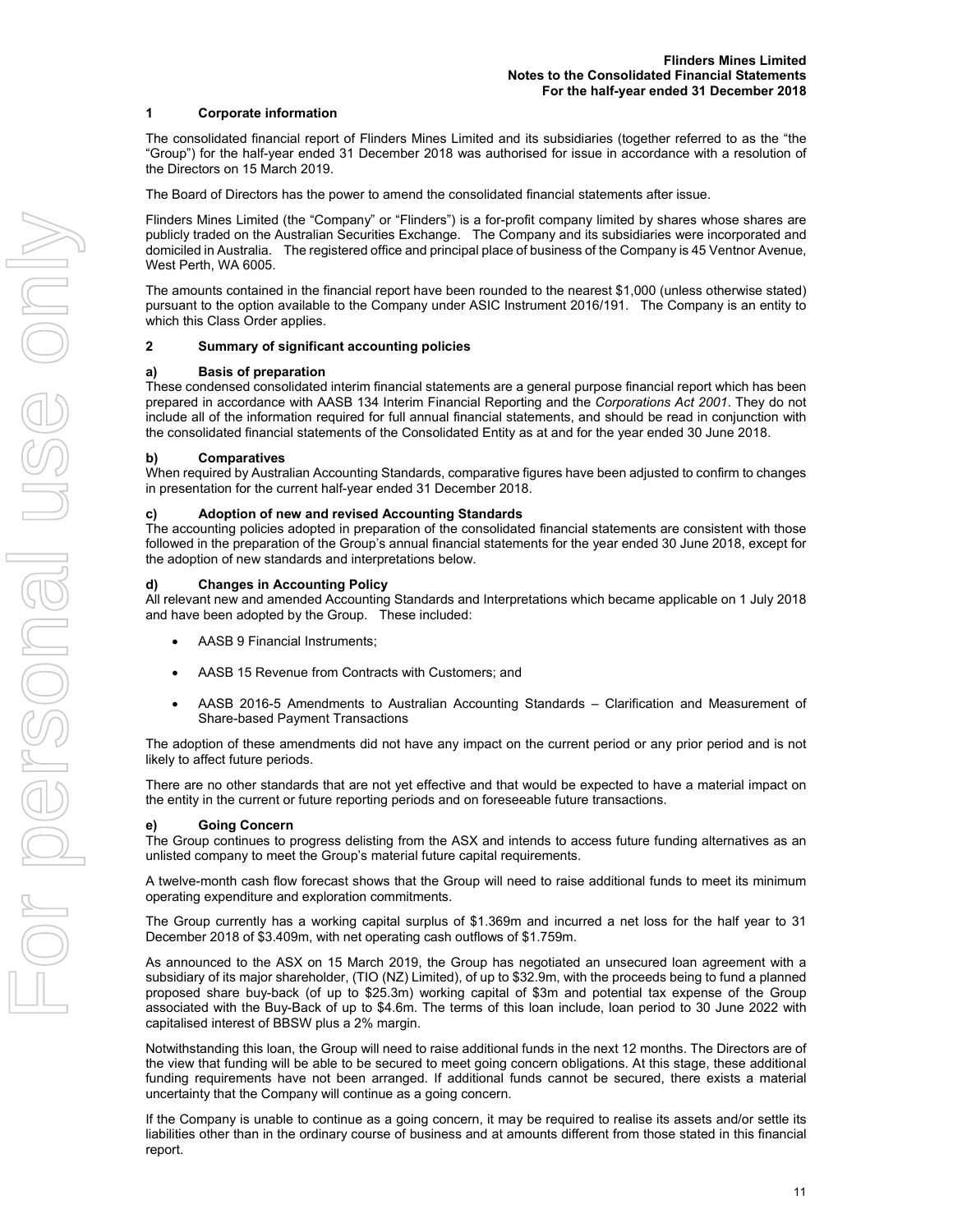# **3 Segment Reporting**

| 31 Dec 18            | <b>Pilbara Iron Ore</b><br>\$'000 | <b>Canegrass</b><br>\$'000 | Other<br>\$'000 | Total<br>\$'000 |
|----------------------|-----------------------------------|----------------------------|-----------------|-----------------|
| Segment result       |                                   |                            | (13)            | (13)            |
| Impairment of assets |                                   |                            | (13)            | (13)            |
| Capital expenditure  | 1,362                             | 455                        | 13              | 1,830           |
| Total segment assets | 59,295                            | 999                        | ۰               | 60,294          |
| Unallocated assets   |                                   |                            |                 | 3,526           |
| Total assets         |                                   |                            |                 | 63,820          |
| 31 Dec 17            | <b>Pilbara Iron Ore</b>           | <b>Canegrass</b>           | Other           | Total           |
|                      | \$'000                            | \$'000                     | \$'000          | \$'000          |
| Segment result       |                                   |                            | (49)            | (49)            |
| Impairment of assets |                                   |                            | (49)            | (49)            |
| Capital expenditure  | 6,813                             | 391                        | 49              | 7,253           |
| Total segment assets | 55,633                            | 461                        | ٠               | 56,094          |
| Unallocated assets   |                                   |                            |                 | 5,339           |
| Total assets         |                                   |                            |                 | 61,433          |

A reconciliation of segment loss to operating loss before income tax is provided as follows:

|                                                       | 31 Dec 18 | 31 Dec 17 |
|-------------------------------------------------------|-----------|-----------|
|                                                       | \$'000    | \$'000    |
| <b>Total segment loss</b>                             | (13)      | (49)      |
| Finance income                                        | 36        | 65        |
| Profit on sale of available for sale financial assets | ٠         | 42        |
| Profit/(loss) on disposal of assets                   | 1         | (7)       |
| Other income                                          | 4         | ٠         |
| Administrative expenses                               | (3, 416)  | (957)     |
| Exploration site rehabilitation                       | -         | (43)      |
| Finance costs                                         | (21)      | (18)      |
| Loss before income tax                                | (3,409)   | (967)     |

## **4 Revenue and Expenses**

|                                | 31 Dec 18 | 31 Dec 17 |
|--------------------------------|-----------|-----------|
|                                | \$'000    | \$'000    |
| <b>Administrative expenses</b> |           |           |
| Compliance                     | 115       | 112       |
| Depreciation                   | ٠         | 22        |
| Insurance                      | 167       | 88        |
| Consultants <sup>1</sup>       | 2,387     | 121       |
| Administration costs           | 67        | 124       |
| Salary and wages               | 462       | 428       |
| Legal fees                     | 199       | 38        |
| Occupancy costs                | 19        | 24        |
|                                | 3,416     | 957       |

**<sup>1</sup>** Includes services relating to strategic review.

#### **5 Borrowings**

On 7 August 2018, the Company repaid \$5.131m including capitalised interest to PIO Mines Pty Limited, a subsidiary of its major shareholder TIO (NZ) Limited in relation to the unsecured short-term loan facility provided in November 2017.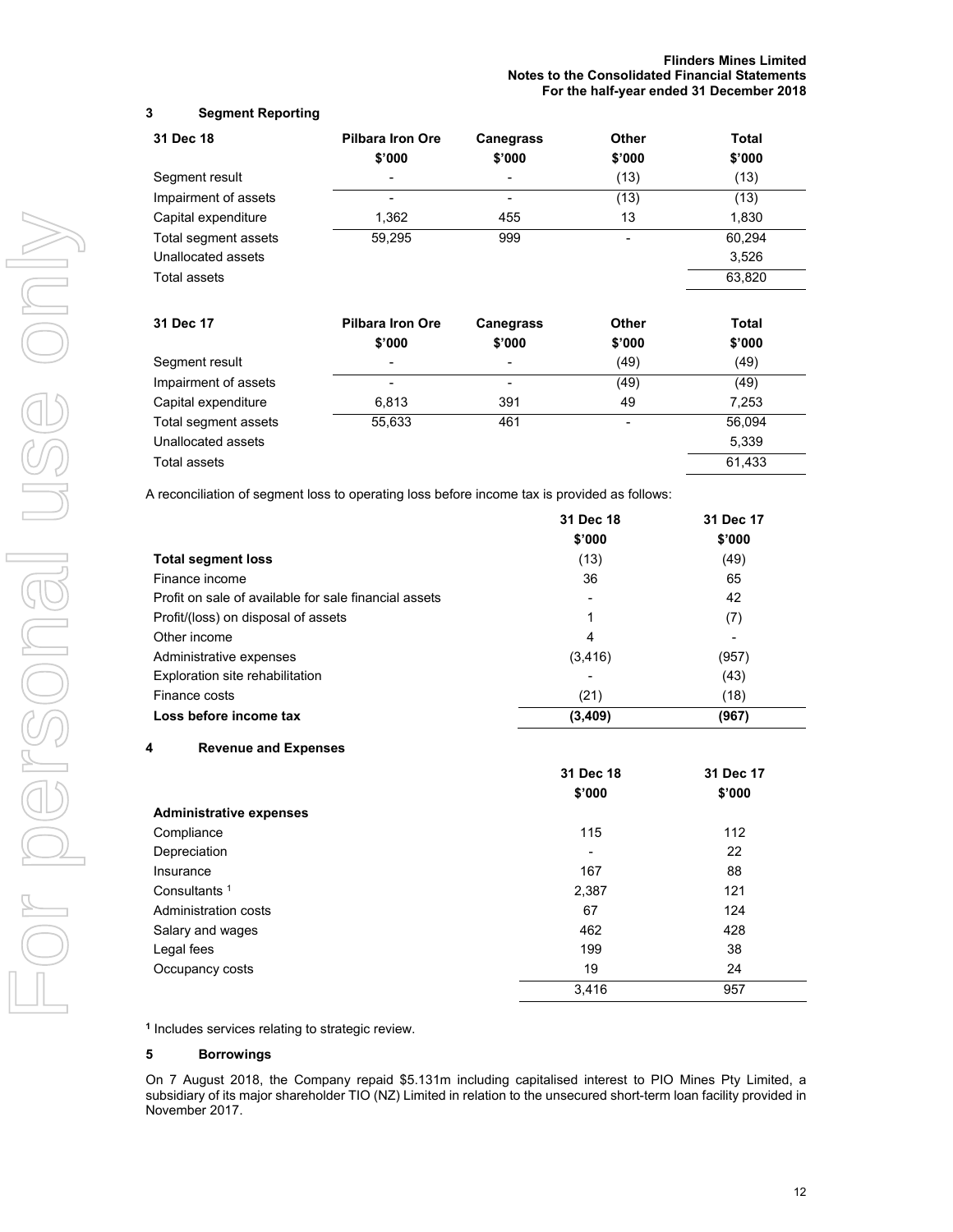### **6 Contributed Equity**

|                                                           | <b>Number of shares</b> | \$'000  |  |
|-----------------------------------------------------------|-------------------------|---------|--|
| <b>Issued shares:</b>                                     |                         |         |  |
| At 1 Jul 17                                               | 3,336,951,446           | 138,859 |  |
| As at 30 Jun 18                                           | 3.336.951.446           | 138,859 |  |
| Shares issued pursuant to a non-renounceable rights issue | 118,218,635             | 8,275   |  |
| Share issue costs                                         |                         | (83)    |  |
| As at 31 Dec 18                                           | 3,485,170,081           | 147.051 |  |

#### **7 Contingent Assets and Liabilities**

The Directors are not aware of any contingent assets or liabilities as at 31 December 2018.

#### **8 Commitments**

#### *Exploration Commitments*

In order to maintain current rights of tenure to exploration tenements, the Group is required to meet the minimum expenditure requirements specified by various States and Territory Governments. These obligations are subject to renegotiation when application for a mining lease is made and at other times. These obligations are not provided for in this financial report.

The minimum level of exploration expenditure expected in the year ending 30 June 2019 for the Group is approximately \$1.401m. These obligations are expected to be fulfilled in the normal course of operations.

#### **9 Related party transactions**

#### **Other transactions with related parties**

For the period ended 31 December 2018, the Group utilised the tenement management services and exploration field services of BBI Group Pty Ltd, a subsidiary of its major shareholder. The total value of these services was \$78,400 (HY 2018: \$104,226).

For the period ended 31 December 2018, the Group paid Director Fees to TIO (NZ) Limited, its major shareholder, for Director services provided by Mr M Wolley and Mr E Davies. The total value of these services was \$119,000 (HY 2018: \$119,000).

For the period ended 31 December 2018, the Group received Company Secretarial services from Evolution Corporate Services, a company of which Ms Coates is a Director of. The total value of these services was \$38,540 (HY 2018: nil).

The above transactions are all entered into under arm's length terms and conditions and in the normal course of business.

Refer to Note 5 for details of the loan repayment to PIO Mines Pty Ltd, a subsidiary of the major shareholder, TIO (NZ) Limited.

#### **10 Events Occurring after the Reporting Period**

In January 2019, applications were made to the Takeovers Panel ("Panel") and on 20 February 2019, the Company released to the ASX the conclusion of the Panel proceedings. The Company and its major shareholder, TIO (NZ) Limited, agreed to a set of undertakings in order to proceed with the proposed delisting, subject to formal ASX approval ("Revised Delisting"). The EGM scheduled for 22 January 2019, has also been cancelled as a result of undertakings given by the Company.

On 13 March 2019, the Company announced it had received notices under section 249D of the Corporations Act 2001 (Cth) requesting that the Company convene a general meeting of shareholders to consider the following resolutions:

- Removal of Messrs Neil Warburton, Michael Wolley and Evan Davies as Directors;
- Removal of any Director appointed from 9 March 2019 to the date of the general meeting; and
- Appointment of Mr Brendan Dunstan as a Director.

The Company is considering the s249D Notices and will take appropriate action in relation to them.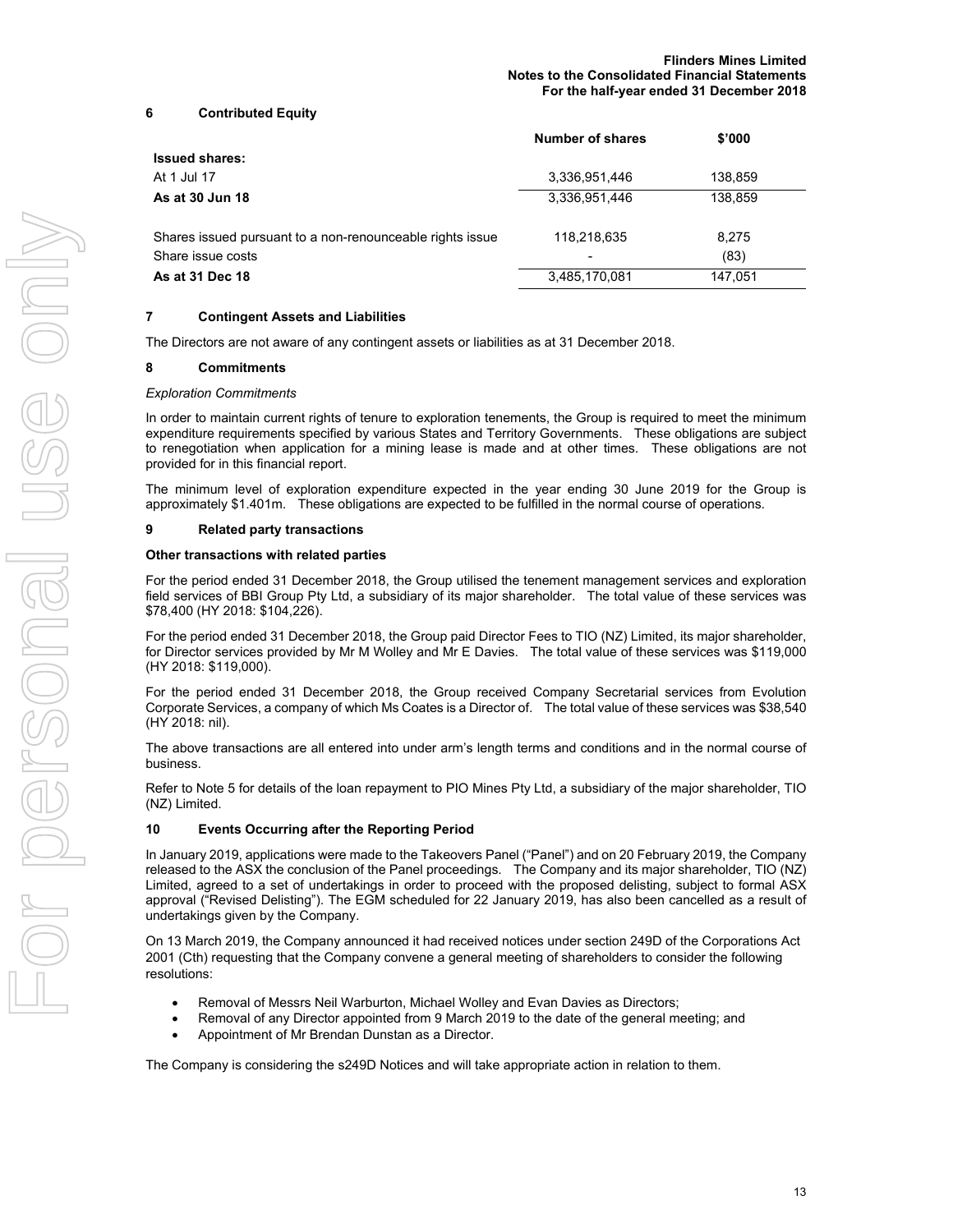### **10 Events Occurring after the Reporting Period (continued)**

On 15 March 2019, the Company announced that it had executed a Variation to the Loan Agreement previously announced on 20 February 2019, with a subsidiary of its major shareholder, TIO (NZ) Limited. The terms of this loan are as follows:

- Unsecured loan amount of up to \$32.9m, with use of proceeds being to fund a proposed Buy-Back (up to \$25.3m), plus working capital (\$3.0m) and potential Company tax associated with the Buy-Back (up to \$4.6m);
- Capitalised interest at a rate of BBSW plus a 2% margin; and
- Term: 30 June 2022.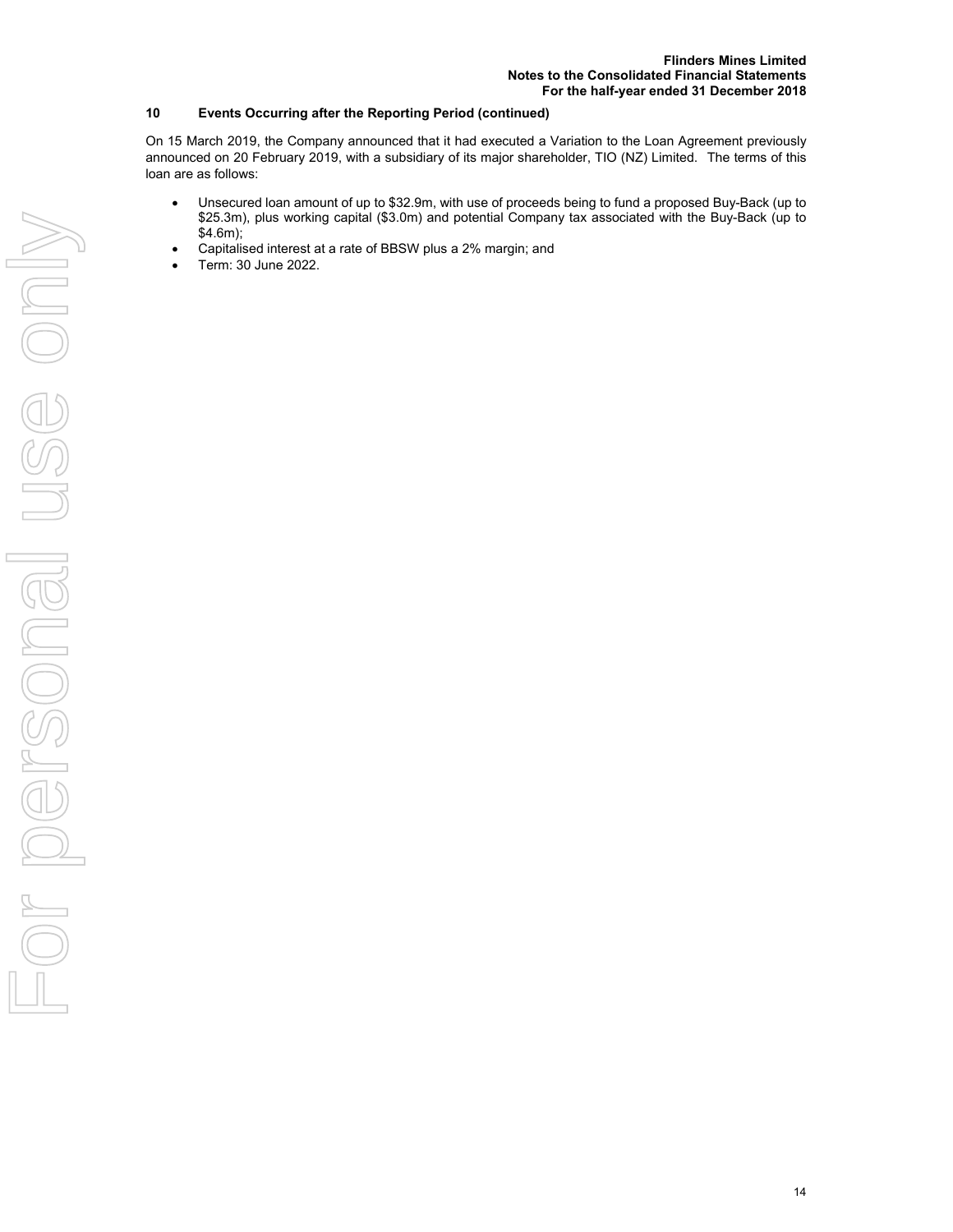# **Directors' Declaration**

In accordance with a resolution of the Directors of Flinders Mines Limited, I state that:

- 1. In the opinion of the Directors:
- a) The financial statements and notes of Flinders Mines Limited for the half-year ended 31 December 2018 are in accordance with the *Corporations Act 2001*, including:
	- (i) giving a true and fair view of its financial position as at 31 December 2018 and performance;
	- (ii) complying with Accounting Standards AASB 134 Interim Financial Reporting and the *Corporations Regulations 2001*.
- b) With reference to note 2(e), there are reasonable grounds to believe that the Company will be able to pay its debts as and when they become due and payable.

On behalf of the board

olor

David McAdam Executive Director

Perth, Western Australia 15 March 2019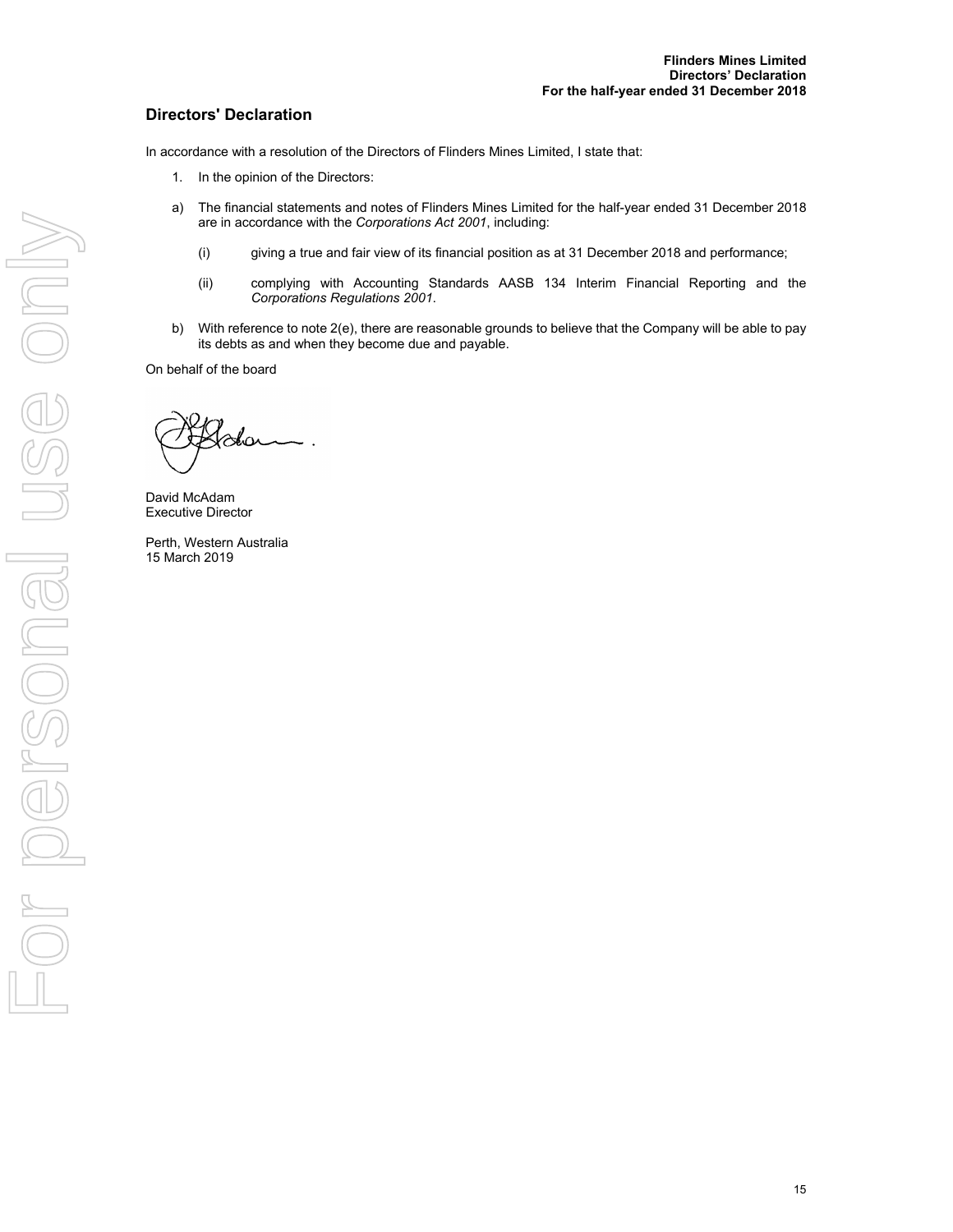

# Independent Auditor's Review Report

# To the shareholders of Flinders Mines Limited

# **Report on the Half-year Financial Report**

# **Conclusion**

We have reviewed the accompanying **Halfyear Financial Report** of Flinders Mines Limited.

Based on our review, which is not an audit, we have not become aware of any matter that makes us believe that the Half-year Financial Report of Flinders Mines Limited is not in accordance with the Corporations Act 2001, including:

- giving a true and fair view of the **Group's** financial position as at 31 December 2018 and of its performance for the Half-year ended on that date; and
- complying with Australian Accounting Standard AASB 134 Interim Financial Reporting and the Corporations Regulations 2001.

The **Half-year** comprises:

- Consolidated statement of financial position as at 31 December 2018
- Consolidated statement of profit or loss and other comprehensive income, Consolidated statement of changes in equity and Consolidated statement of cash flows for the Half-year ended on that date
- Notes 1 to 10 comprising a summary of significant accounting policies and other explanatory information
- The Directors' Declaration.

The **Group** comprises Flinders Mines Limited and the entities it controlled at the Half year's end or from time to time during the Half-year.

# **Material uncertainty related to going concern – emphasis of matter**

We draw attention to Note 2 (e), "Going Concern" in the Half-year Financial Report. The conditions disclosed in Note 2 (e), indicate a material uncertainty exists that may cast significant doubt on the Group's ability to continue as a going concern and, therefore, whether it will realise its assets and discharge its liabilities in the normal course of business, and at the amounts stated in the Half-year Financial Report. Our conclusion is not modified in respect of this matter.

## **Responsibilities of the Directors for the Half-year Financial Report**

The Directors of the Company are responsible for:

- the preparation of the Half-year Financial Report that gives a true and fair view in accordance with Australian Accounting Standards and the Corporations Act 2001
- such internal control as the Directors determine is necessary to enable the preparation of the Half-year Financial Report that is free from material misstatement, whether due to fraud or error.